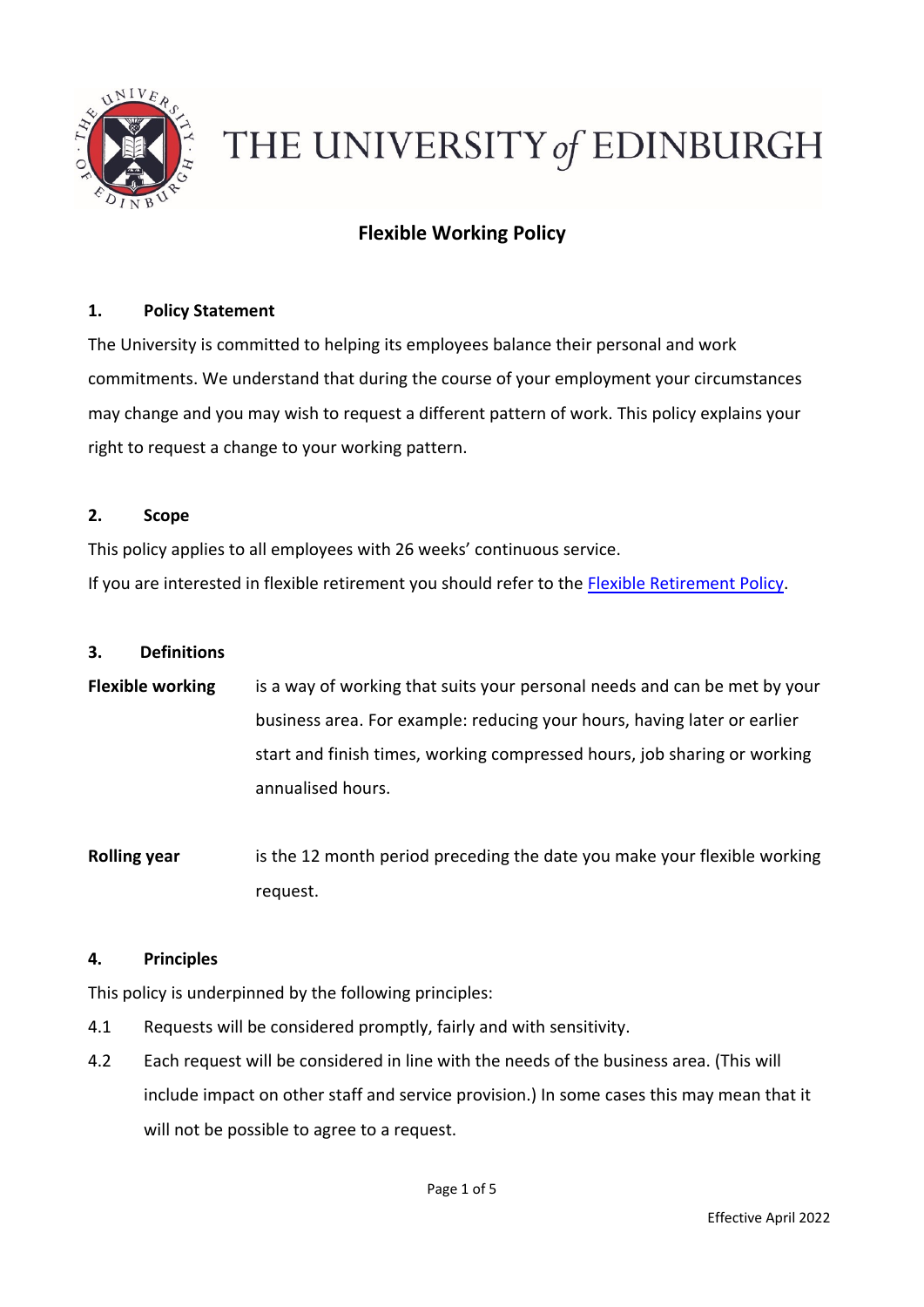## **5. Entitlement**

Provided you have the required service you may make one request for flexible working within a rolling year. If you make an additional request it is at the discretion of your manager whether or not it will be considered.

The process for considering and confirming the outcome of your request (including any appeal) must be completed within three months.

# **6. Impact on Contract of Employment**

Requests for flexible working may be for a temporary or permanent arrangement. Unless specified it will be assumed the request is for a permanent change in your role. If you subsequently change roles your flexible arrangement may not automatically transfer with you. Any contractual changes will be confirmed to you in writing by HR.

## **7. Links to Other Relevant Policies and Guidance**

You may find it useful to refer to the University's other policies and guidance which you can find on the [HR web pages:](https://www.ed.ac.uk/human-resources/policies-guidance/a-to-z-of-policies-and-guidance)

**[Flexible Retirement Policy](https://www.ed.ac.uk/human-resources/policies-guidance/a-to-z-of-policies-and-guidance)** 

# **8. Policy History and Review**

| Approval Date:       | April 2019   |
|----------------------|--------------|
| Approved By:         | <b>CICNC</b> |
| Year of Next Review: | 2022         |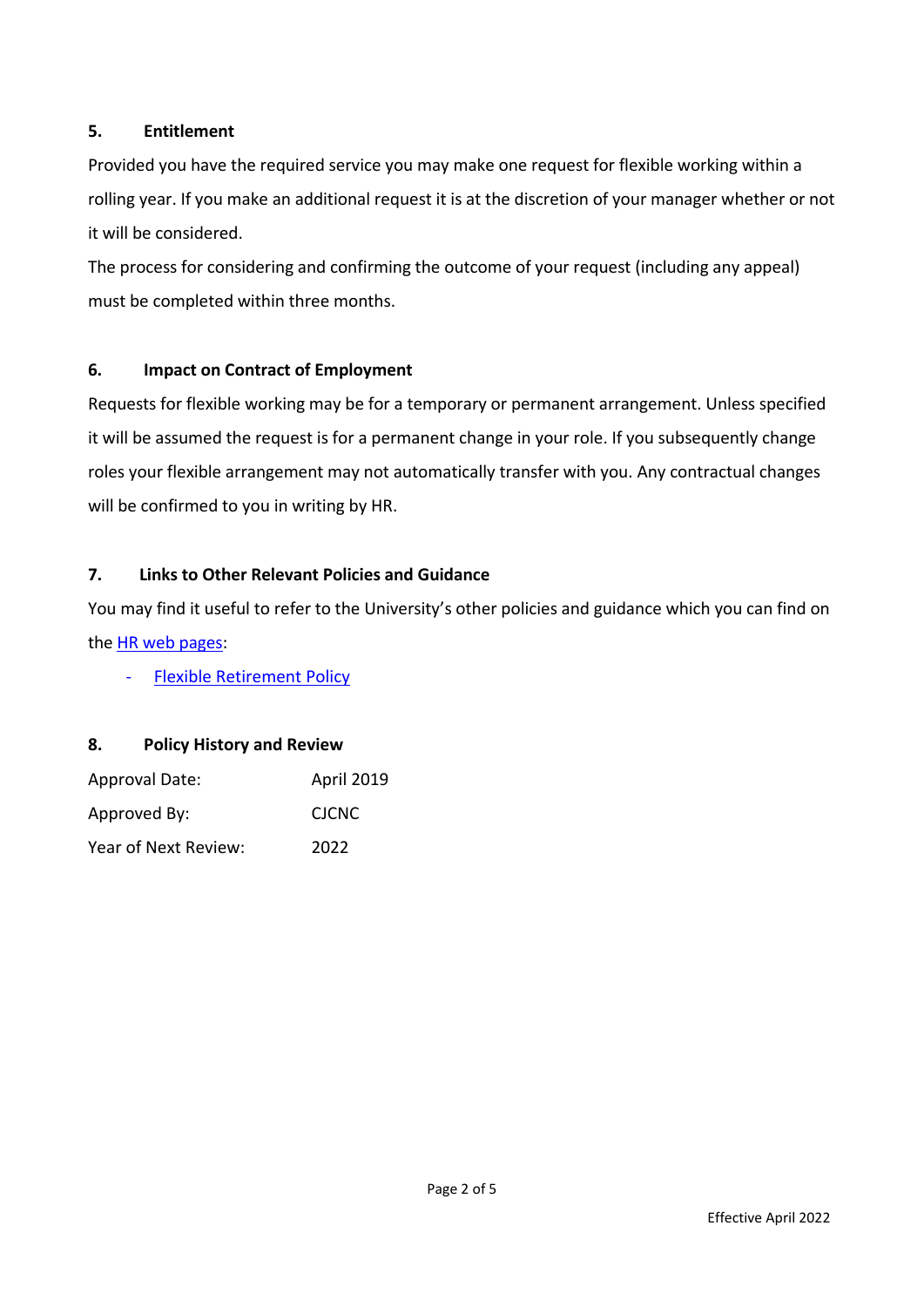# **Flexible Working Procedure**

#### **1. Requesting a Flexible Working Pattern**

If you wish to make a flexible working request:

- you should discuss your proposed request informally with your manager in the first instance
- you must complete the **Flexible Working Request Form** and send it to your manager. You must indicate if you would like the arrangement to be for a limited period only, otherwise it will be assumed that you are requesting a permanent change. You must send in your request at least three months before you wish the change in working arrangement to take effect.

You must state on the form if you are making your request in relation to the Equality Act 2010. If you have a disability your request may be considered as a reasonable adjustment.

If you already have a flexible working arrangement and are applying for a new role you must ask the recruiting manager if it is possible to retain the arrangement if you are appointed. The recruiting manager will consider your request in line with the procedure below.

## **2. Considering your request**

If your manager is satisfied that your request can be met they may agree to it without having to hold a meeting with you.

If your manager wishes to find out more about your request and how it will affect the needs of your business area you will be invited to attend a meeting. A meeting will normally take place within two calendar weeks of submitting your request. You may be accompanied by a trade union representative or work colleague if you wish. Your manager may be accompanied by a representative from HR.

At the meeting your manager may ask you to consider an alternative arrangement or modifications if your original request cannot be accommodated.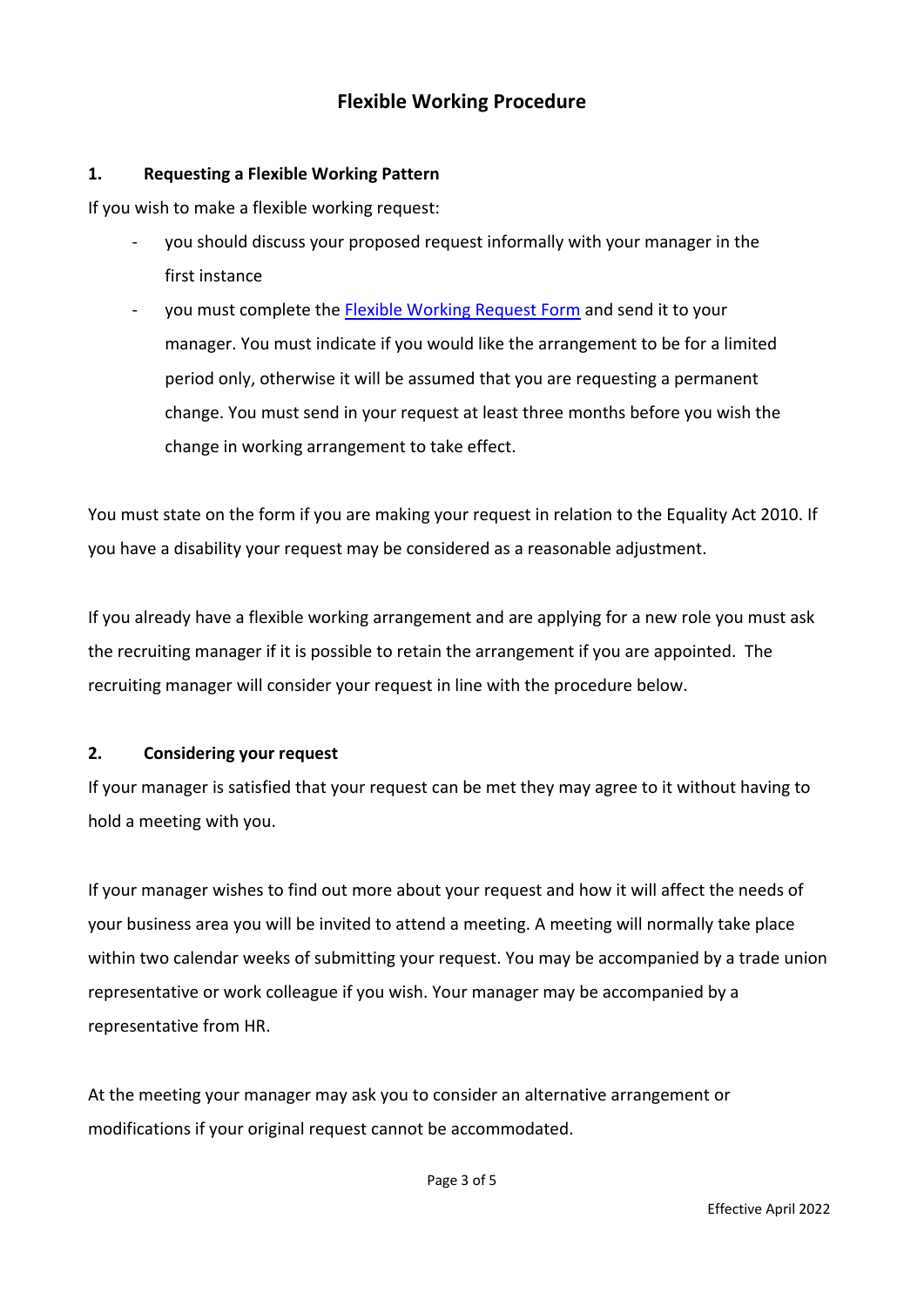You and your manager may agree to a new arrangement on a trial basis to assess any impact on you and/or the needs of the business. A trial period would normally last for no more than six months.

If the trial period is successful your working arrangement will be made permanent. If the trial arrangement has not been satisfactory you will need to revert to your previous working arrangement.

A request for flexible working may only be declined for one or more of the following reasons:

- the burden of extra costs
- your work can't be reorganised among other staff
- additional staff can't be recruited to do your work
- the quality of your work or performance, or the business area's work or performance will be affected detrimentally
- the business area won't be able to meet customer demand
- a lack of work to do during your proposed working times
- planned structural changes.

#### **3. Outcome of Request**

If your manager agrees to your request they will complete the approval section of the [Flexible](https://www.ed.ac.uk/human-resources/a-to-z-of-forms)  [Working Request Form](https://www.ed.ac.uk/human-resources/a-to-z-of-forms) and submit it through People and Money. They will also send a copy to you for confirmation. Any contractual changes will be confirmed to you in writing by HR.

If your manager does not agree to your request they will notify you in writing within one calendar week of the meeting, giving you the reason.

#### **4. Appeal**

If you are not happy with the outcome you may make an appeal in writing to your manager's manager. You must do this within two calendar weeks of being notified, explaining your reasons. An appeal meeting will be arranged either with the manager who received your appeal notification or with a different manager from your business area, who will be at a grade equal or more senior